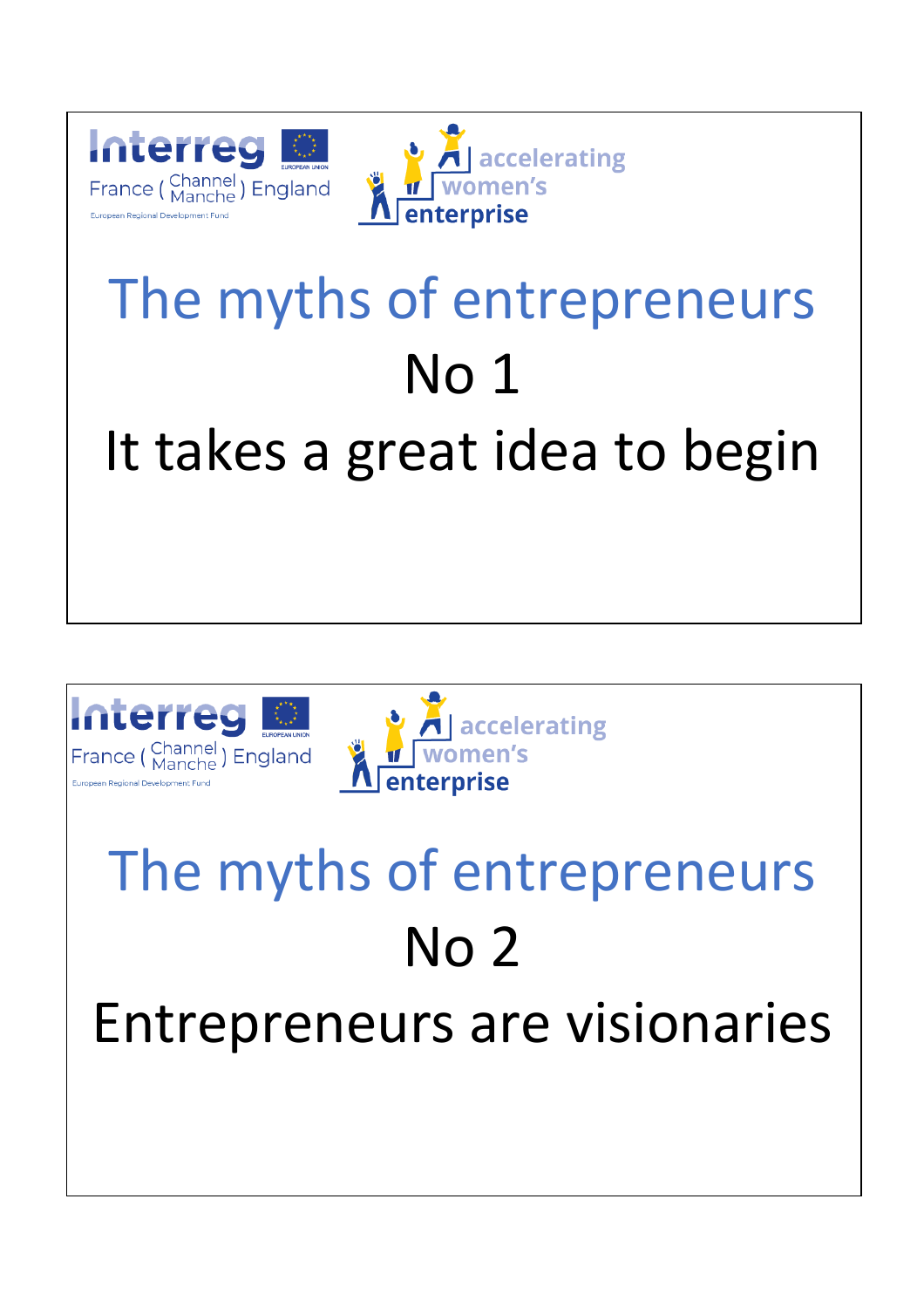#### **Myth 1 : Some ideas for reflection and discussion**

Setting up a business does not necessarily require an original idea. The main objective is to answer whether there is a real need and whether you have a market (of customers).

Companies are created in a large variety of sectors, but the majority are in traditional sectors (crafts, trade, transport ...). It is sometimes necessary to know how to bring a touch of innovation to your business.

### **Myth 2 : Some ideas for reflection and discussion**

"The entrepreneur is not the one who predicts the future but who builds it" Philippe Silberzahn.

Saras Sarasvathy's theory of Effectuation (2001) describes an approach to making decisions and performing actions in entrepreneurship processes:

The four principles of effectuation are:

- *Bird-in-Hand*: You have to create solutions with the resources available here and now.
- *Lemonade principle*: Mistakes and surprises are inevitable and can be used to look for new opportunities.
- *Crazy Quilt*: Entering into new partnerships can bring the project new funds and new directions.
- *Affordable loss:* You should only invest as much as you are willing to lose.

The world view and the four principles are used in entrepreneurship processes to plan and execute the next best step and to adjust the project's direction according to the outcome of your actions.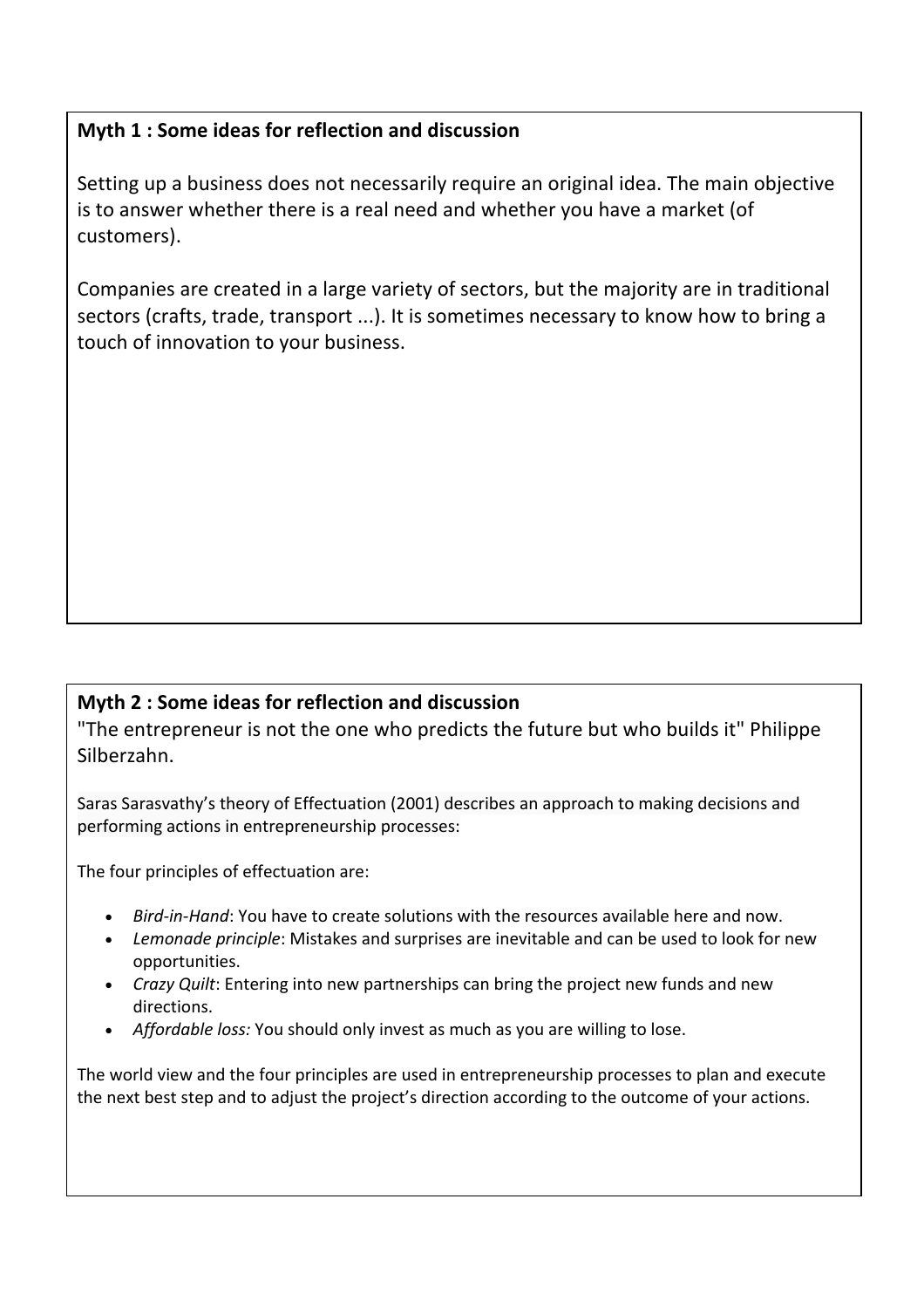



### The myths of entrepreneurs No 3 It takes several years of professional experience to get started.





# The myths of entrepreneurs No 4 Women are not entrepreneurs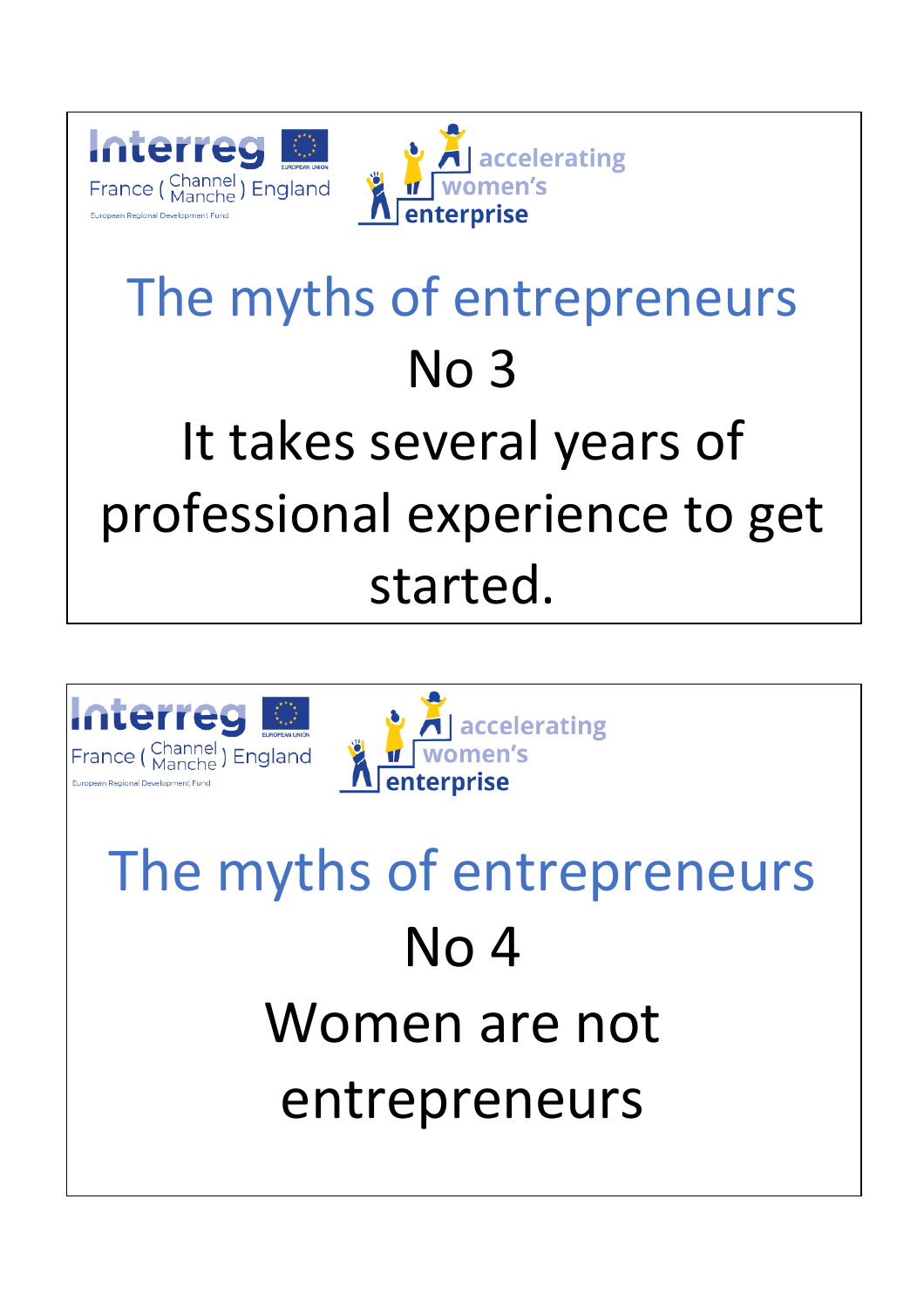#### **Myth 3 : Some ideas for reflection and discussion**

- In 2014, 24% of companies will be created by young people under 30 years of age, 8% of which will be under 25 years of age. Source AFE
- Entrepreneurship is attracting more and more young people.
- Students and young graduates often develop entrepreneurial projects with help in terms of coaching, mentoring, study planning etc.
- It is necessary to know who to surround oneself with and not hesitate to ask for advice: In other words, go looking for the experience around you.

### **Myth 4 : Some ideas for reflection and discussion**

- In 2018, women created 39% of sole businesses. This proportion has been increasing for 30 years (29% in 1987): Positive evolution but no parity yet!
- Most women are employed in health and social work (75%), other household services (70%), industry (52%) and education (50%). Source: INSEE
- The sustainability of companies created by women is equivalent to that of men.
- Note : networks, associations and specific aids exist to promote female entrepreneurship.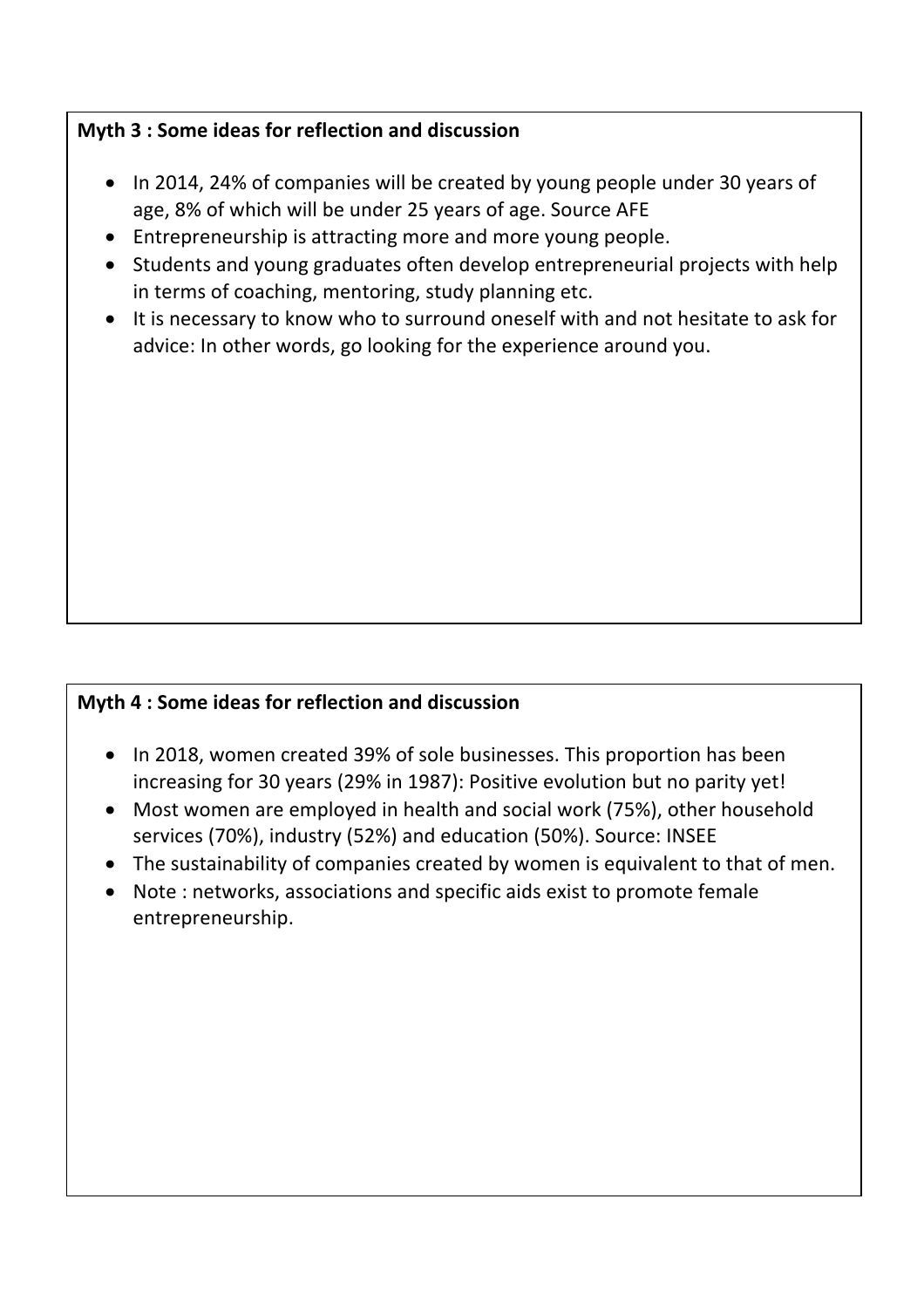



## The myths of entrepreneurs No 5 You have to have a management qualification





## The myths of entrepreneurs No 6 Setting up a business means risking losing everything.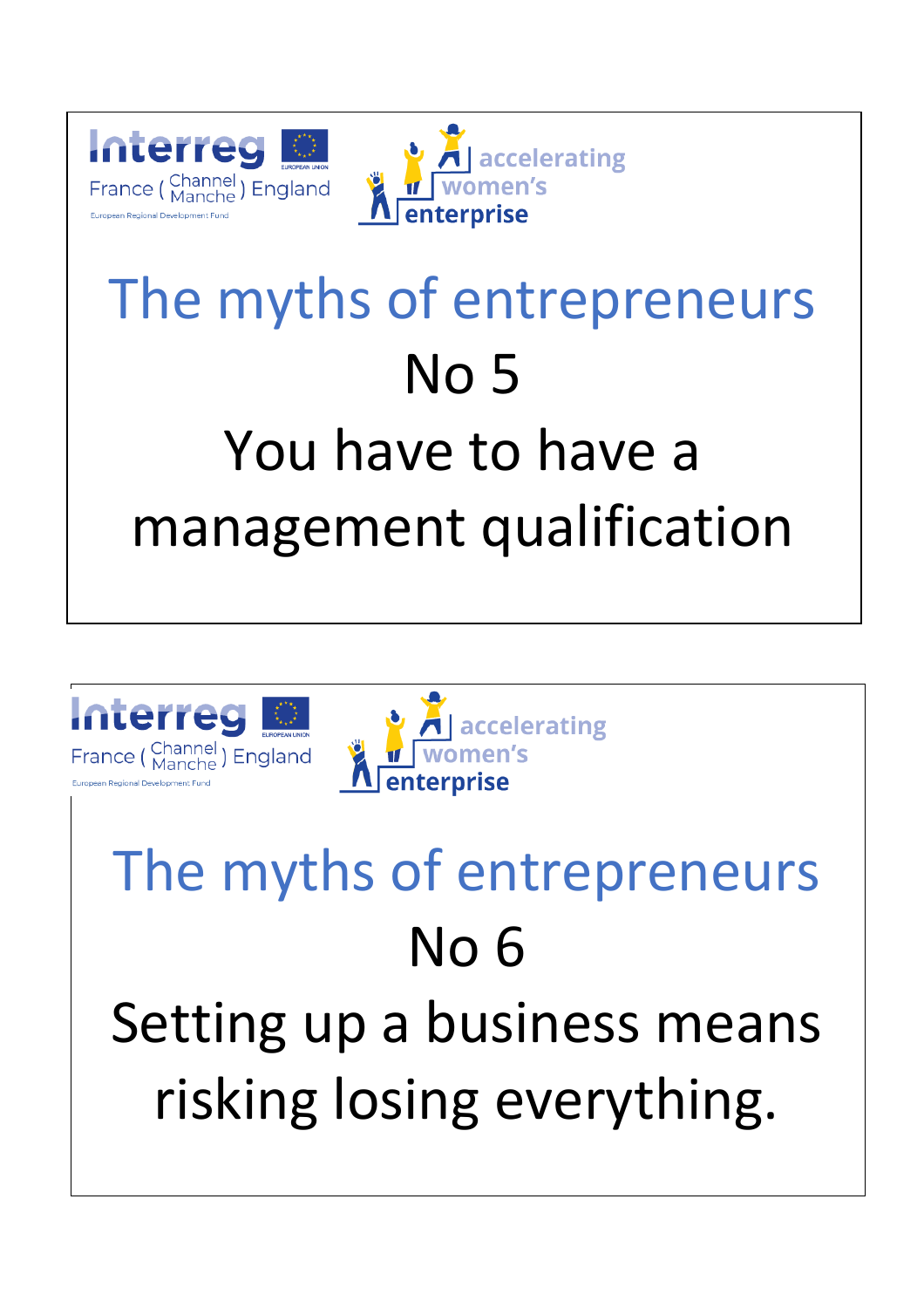#### **Myth 5 : Some ideas for reflection and discussion**

- The creation of a company requires knowledge of marketing, accounting and finance (calculation of turnover, etc., break-even point).
- Many organisations run relevant training for business start-ups
- You can either be trained or be assisted by professionals (chartered accountants, approved management centre, etc.).
	- A specific training may be required to carry out the activity you are interested in (regulated professions).

### **Myth 6 : Some ideas for reflection and discussion**

- After 3 years of existence, 71% of newly created companies are still in business according to INSEE. Among the others, some of them have not found their market, have lacked the means for their development or have made management mistakes.
- In 2001, with the theory of effectuation, Saras Sarasvathy, refers to "acceptable loss". Where is the creator ready to waste: time, money... ? For Philippe Silberzahn, the business creator is not someone who risks everything, but who decides what he can or cannot risk. E.g., the consequences in case of nonrepayment of loans.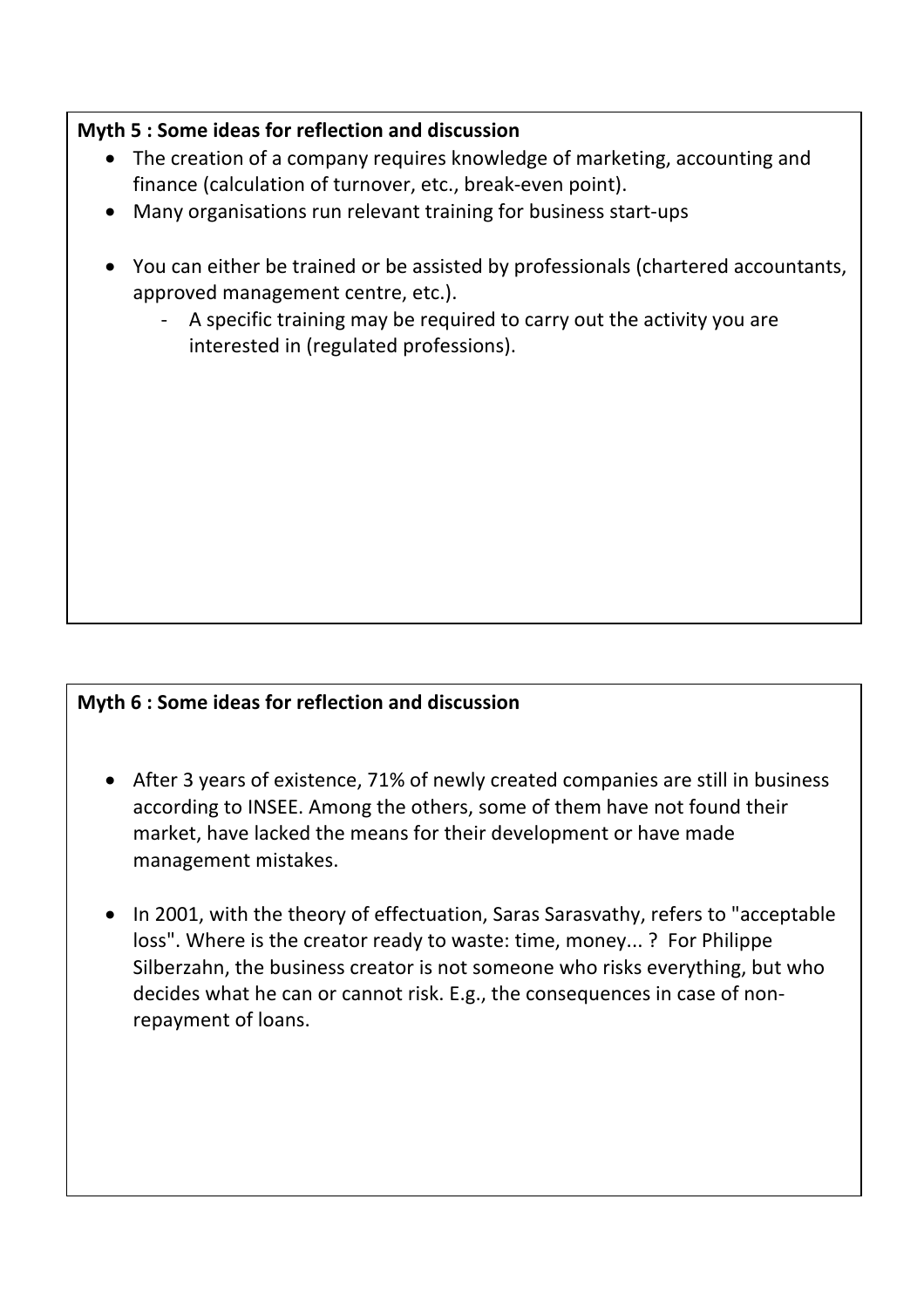



### The myths of entrepreneurs No 7 You have to have a network





## The myths of entrepreneurs No 8 You need to be really commercially-minded